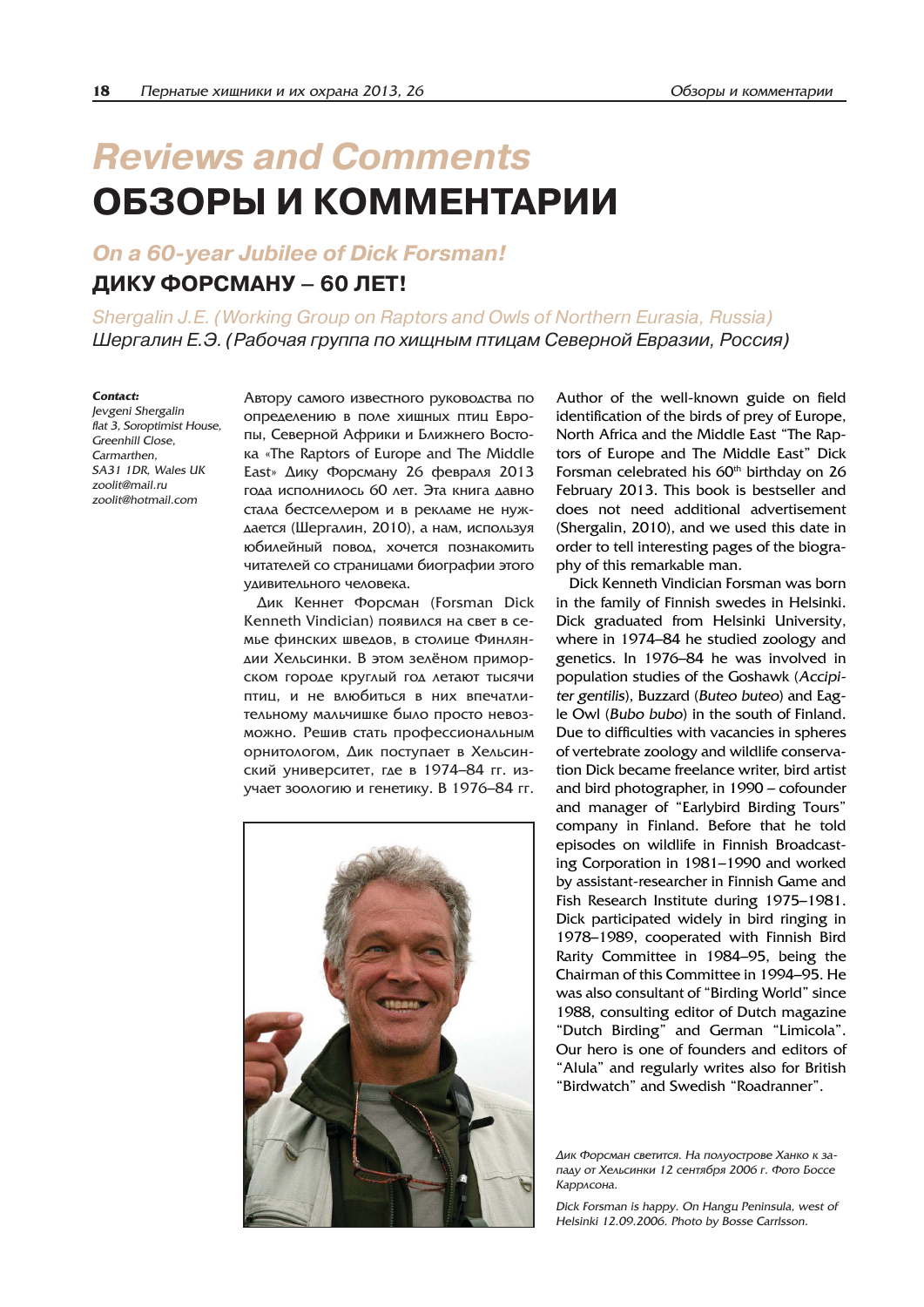Книга Дика Форсмана «Хишные птицы Европы *è Áëèæíåãî Âîñòîêà».*

*Dick Forsman's book "The Raptors of Europe and The Middle East".*



он занимается популяционными исслеаованиями ястреба-тетеревятника (Ас*cipiter gentilis*), канюка (Buteo buteo) и филина (Bubo bubo) на юге Финляндии. Однако взрыв интереса к охране природы и экологическому просвещению в те годы и, как следствие, резкий приток самых широких масс в эти сферы обостряет конкуренцию, и найти вакансию профессионального зоолога или эколога не так-то просто. Дик становится свободным писателем, фотографом птиц и художником, а в 1990 году – сооснователем и менеджером компании «Earlybird Birding Tours» в Финляндии. До этого он уже успел поработать радиоведущим программ о живой природе в Финской радиовещательной корпорации в 1981– 1990 гг. и помощником-исследователем в Финском институте дичи и рыбы в 1975– 1981 гг. Дик также входил в руководство центра мечения птиц в 1978–1989 гг., сотрудничал с Финским комитетом по регистрации редких и залётных видов птиц в 1984–95 гг. и был председателем этого комитета в 1994–95 гг. Он был также консультантом журнала «Birding World» с 1988 года, консультирующим редактором нидерландского журнала «Dutch Birding» и немецкого «Limicola». Наш юбиляр является одним из основателей и редактором известного красочного финского журнала для бедвочеров «Alula» и регулярно пишет статьи для британского

Area of scientific interests of Dick includes bird identification in nature, especially of birds of prey, research of their ecology, moult and coloration and also photographing and drawing of them. He widely travels across Western Palearctic – undertook several tens trips in one Israel only and numerous trips to Greece, Spain and Turkey. Dick has a rich experience of work with Scandinavian countries with many trips into Arctic beginning since 1975. He is author of several books in Finnish, and editor or photo-editor of many others and also author of "Handbook to the Identification of the Raptors of Europe and the Middle East" and co-author jointly with P. Burton and I. Lewington of "Birds of Prey of Britain and Europe".

At the present time Dick works on two books: "The Flight Identification of Western Palearctic Raptors", covering more than 60 taxa and on Field-Guide "Raptors of Africa". For these two books Dick has undertaken over 40 trips in Africa south of Sahara for the last 16 years and many trips across the Middle East and Europe. Dick has written many tens articles on bird identification in nature in Finnish, Swedish, English, Dutch, German and Italian languages in journals for birdwatchers of these countries, and also bird accounts in several books. Photographs taken by Dick are published in magazines and books of more than 10 countries, including "The Hamlyn Photographic Guide to the Birds of Britain and Europe" (1988), "The Hamlyn Photographic Guide to the Waders of the World (1995)", such large-format and posh editions like "Birds of Prey of Japan" by Teruaki Morioka (1995) and "The Birds of Israel" by Hadoram Shirihai (1996). Pictures, of Dick were shown at exhibits in Finland in 1988, 1989, 1995. In 2010 several Finnish companies prepared a 58-minute documentary "A Passion for Raptors: researcher, photographer, bird artist Dick Forsman"*<sup>14</sup>*, story on the searches of birds of prey of our hero in many countries over the world.

Anyone may have a look at some photos and pictures of Dick Forsman at his website*<sup>15</sup>*, and the program of his lectures as well.

Our congratulations to you, Dick, and we will wait with impatience your new books and articles on the birds of prey!

Author is grateful to Mr. Björn Ehrnsten for provided photos and to Dick Forsman for additional data on his biography.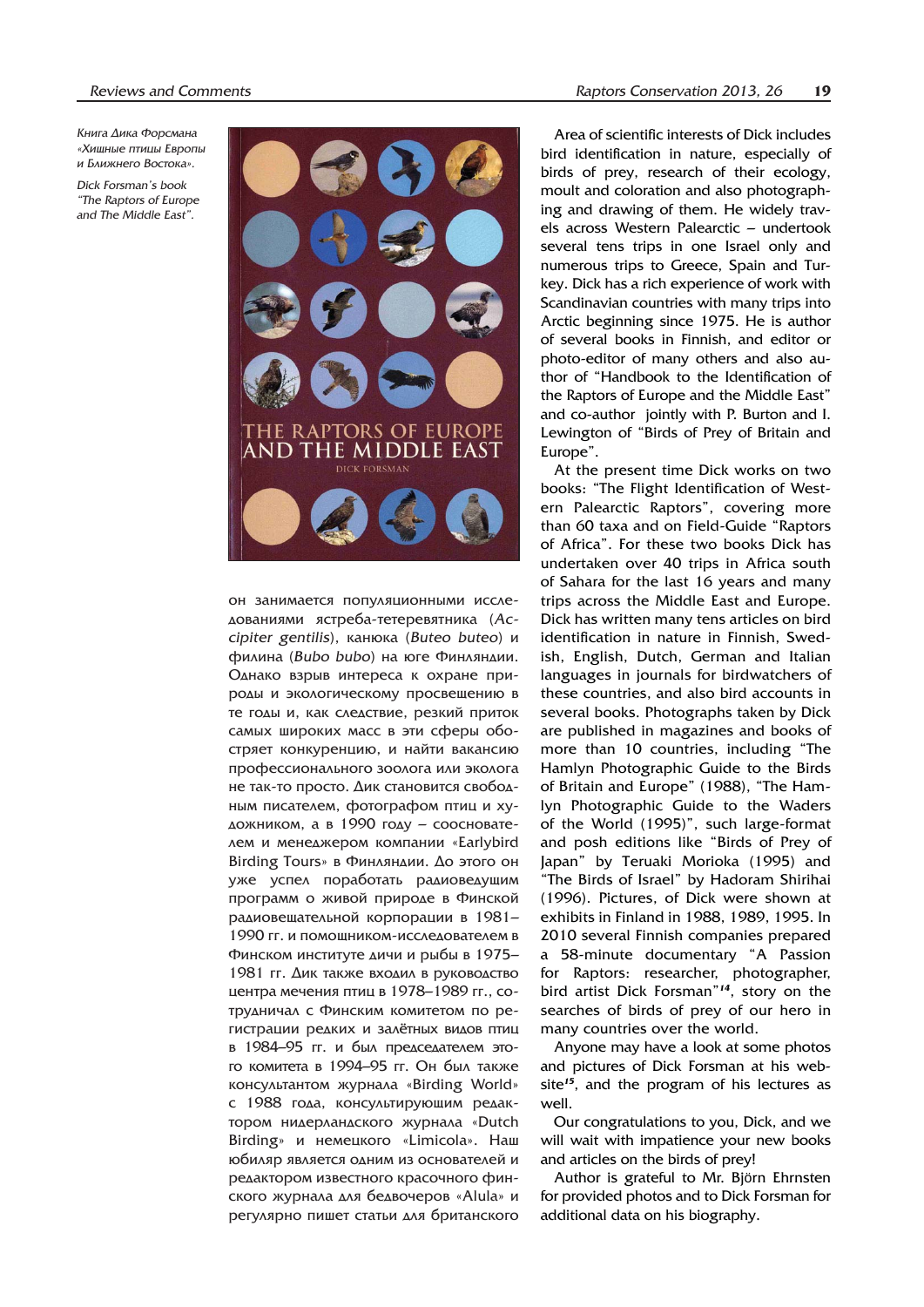

«Birdwatch» и шведского «Roadranner».

Его область научных интересов включает определение птиц в природе, особенно хищных, изучение экологии хищников, их линьки и окраски, а также их фотографирование и рисование. Он широко путешествует по всей Западной Палеарктике – совершил несколько десятков поездок только в один Израиль, не говоря уже о многочисленных турах в Грецию, Испанию и Турцию. У Дика также богатый опыт работы по скандинавским странам с большим количеством поездок в Арктику, начиная с 1975 года. Он является автором нескольких книг на финском и редактором или фото-



Два глаза хорошо, а четыре – лучше! Дик Форсман в Финской Лапландии 2 июля 1982 г. Фото Бьёрна Эхрншяна – товариша и спутника Дика в полях.

*Two eyes are good, but four are better! Dick Forsman in Finnish Lapland on 2nd July 1982. Photo by Björn Ehrnsten – friend and companion of Dick in field.*

редактором других, а также автором «Handbook to the Identification of the Raptors of Europe and the Middle East» и соавтором вместе с П. Бартоном (Р. Burton) и И. Льювенгтоном (I. Lewington) «Birds of Prey of Britain and Europe».

В настоящее время Дик работает над двумя книгами: «The Flight Identification of Western Palearctic Raptors», охватывающей более 60 различных таксонов и над руководством-определителем «Raptors of Africa». Для этих двух пособий Дик, за последние 16 лет, предпринял более 40 экспедиций в Африку южнее Сахары, а также много поездок по Ближнему Востоку и Европе. Неутомимого исследователя интересуют вариация оперения, возрастные изменения и гибридизация в диких популяциях хищников Западной Палеарктики и Африки, а также все аспекты экологии и миграций хищных птиц. По его мнению, больше усилий должно быть направлено на правильное определение возраста мигрантов, учитываемых ежегодно в важнейших «бутылочных горлышках», таких, как Гибралтарский пролив, Турция или Израиль, для того, чтобы собрать как можно больше информации по пространственным и временным различиям в миграционном поведении между полами и различными возрастными классами. Подобная информация в этих местах прежде не собиралась и поэтому она заметно увеличит наши знания о мигрирующих популяциях, что имеет неоценимую важность аля планирования охраны различных ви-

Одно из двух – либо будет в объективе очаровательный портрет, либо большая клякса помёта! Как правило, дневные хищники, в отличие от длиннохвостых поморников, не позволяют себя снимать со столь близкого расстояния. Финская Лапландия, 2 июля 1982 г. Фото Бьёрна Эхрнщяна.

*One of two possible scenario – either charming bird portrait will be in photocamera or a big white spot on lense! As a rule the diurnal birds of prey in contrast to the Long-Tailed Skuas don't allow to take their photos at such a short distance. Finnish Lapland, on 2nd July 1982. Photo by Björn Ehrnsten.*